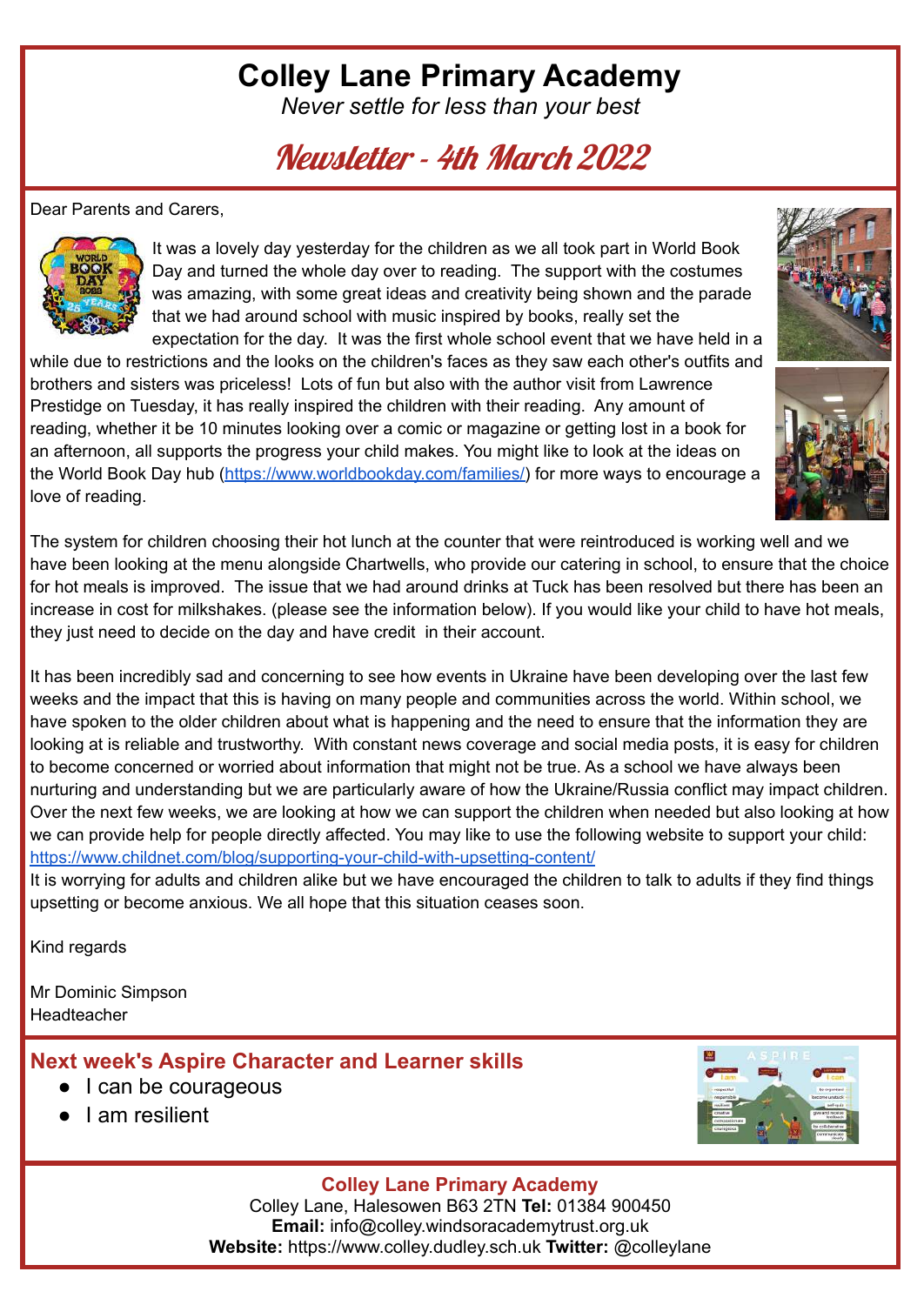|           | <b>Key Dates</b>                                                                                                                                                       | <b>Reminders</b>                                                                                                                                                                                                                                                                                                              |  |  |
|-----------|------------------------------------------------------------------------------------------------------------------------------------------------------------------------|-------------------------------------------------------------------------------------------------------------------------------------------------------------------------------------------------------------------------------------------------------------------------------------------------------------------------------|--|--|
|           | Friday 18th March - Red Nose Day (Non<br>Uniform Day - Wear something Red)<br>Tuesday 29th March - Parents Evening                                                     | School start and finish times<br>Start time - All years - Doors open at 8.40am, school<br>starts at 8.55am<br>Finish time - Reception and KS1 - 3.05pm. All KS2 -<br>3.15pm                                                                                                                                                   |  |  |
|           | Wednesday 30th March - Dance Festival at<br>Stourbridge Town Hall<br>Thursday 31st March Parents Evening<br>Tuesday 5th April Year 6 Trip to Cadbury World             | <b>Tuck Money - KS2</b><br>Can parents please check their ParentMail account<br>to make sure there is money if they would like their<br>child to have tuck at break time. Please note that<br>this also applies to families who receive free school<br>meals. Items are 30p each, other than the<br>Milkshakes which are 45p. |  |  |
| $\bullet$ | Monday 11th April - Friday 22nd April - Easter<br>Holidays<br>Monday 16th May - Young Voices Concert<br>Monday 30th May - Friday 3rd June - Summer<br><b>Half Term</b> | <b>Names in Coats</b><br>Can we remind all parents / carers to make sure<br>children bring a coat to school with their name on.<br>We do still have limited coats available to buy from<br>the school office for just £5.<br>Uniform                                                                                          |  |  |
| $\bullet$ | Monday 6th - Wednesday 8th June - Year 6<br><b>PGL Residential Trip</b>                                                                                                | Please can all children's uniforms, coats, water bottles<br>and lunch boxes be labelled with their child's full name.                                                                                                                                                                                                         |  |  |
|           | Thursday 23rd June - Dance 'Frozen' Theatre<br>Trip to London                                                                                                          | <b>PE</b><br>All children are to come into school with their PE kits on<br>their PE days.                                                                                                                                                                                                                                     |  |  |
|           | Monday 25th July - Friday 2nd September -<br><b>Summer Holidays</b>                                                                                                    | Parking<br>Can we remind you that the car park is for staff only. If<br>you need to use the car-park, please see the office for a<br>parking permit.                                                                                                                                                                          |  |  |

### Iris ParentMail

ParentMail is our main communication platform where you will receive emails from Mr Simpson, the office and teachers keeping you informed of school events, trips and class news. You can also report absences, book and pay for Breakfast and After School Clubs and purchase uniforms.

We encourage all parents to register if you haven't already. For those who haven't and if you have an email address, you will be receiving a verification email soon via your emails. Please follow the link on the email to register. You will get notification when we send out forms for trips, all payments will be via Parentmail. Please contact the school office if you need any assistance.

## General Reminders

#### School Dinners

Just a reminder that you no longer need to book meals in advance, children can choose what they would like to eat on the day at the counter. Parents will still need to ensure that there is money in their child's ParentMail account but children will indicate they are having a hot dinner on the day in registration. Week after half term is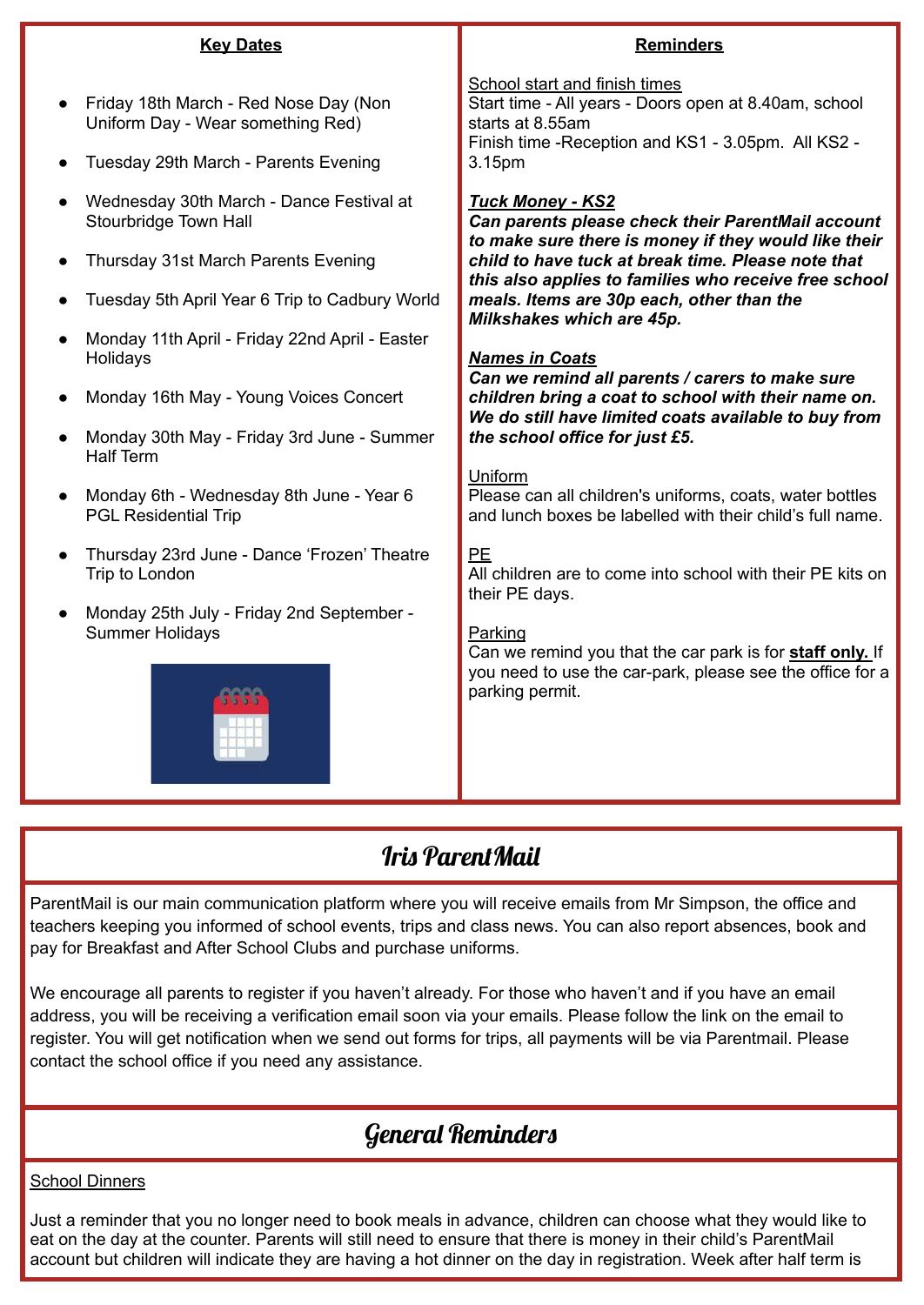| <b>Lunch Menu</b><br><b>Week 3 - Mains</b> |                                                                                                         |                                                                                                                                                 |                                                                                                                            |                                                                                  | $\bullet$                                                                                      |  |  |
|--------------------------------------------|---------------------------------------------------------------------------------------------------------|-------------------------------------------------------------------------------------------------------------------------------------------------|----------------------------------------------------------------------------------------------------------------------------|----------------------------------------------------------------------------------|------------------------------------------------------------------------------------------------|--|--|
|                                            | Monday                                                                                                  | <b>Tuesday</b>                                                                                                                                  | Wednesday                                                                                                                  | <b>Thursday</b>                                                                  | Friday                                                                                         |  |  |
| <b>Hot Main</b><br><b>Dish</b>             | <b>Cheese and Tomato</b><br>Pizza                                                                       | <b>Macaroni Cheese</b><br><b>Lovely Cheesy</b><br>Pasta                                                                                         | <b>Roast Gammon</b><br>with Roast Potatoes<br>and Gravy<br>Succulent roast pork<br>with fluffy roasties and<br>tasty gravy | <b>Beef Bolognes</b><br>Served with<br>Wholemeal Pasta**                         | <b>Golden Fish Fingers</b><br>and Chips<br>Crispy Fish Fingers and<br>scrummy chips            |  |  |
| <b>Alternative</b><br><b>Dish</b>          | Veggie Sausage and<br>Mash with Gravy (V)<br>Fluffy mash with<br>veggie sausages and<br>ri <b>Fravy</b> | <b>Vegetable Lasagne</b><br>served with a<br>bread wedge (V)<br><b>Delicious sheets of</b><br>pasta layered with<br>veggies and<br>tomato sauce | Quorn Roast<br>with Roast Potatoes<br>and Gravy<br>$\infty$                                                                | <b>Veggie Mince</b><br><b>Bolognese</b><br>Served with<br><b>Wholemeal Pasta</b> | Soft Taco and Chips<br>$o$<br>A soft taco shell<br>filled with a yummy<br>veggie to sto chilli |  |  |
| <b>Salads</b>                              | A Selection of Fresh Salads<br>Including Lettuce, Cucu  Tomato, Grated Carrot.                          |                                                                                                                                                 |                                                                                                                            |                                                                                  |                                                                                                |  |  |
| Jacket<br>Potato                           | Jacket Potato With A Choice Of Fillings                                                                 |                                                                                                                                                 |                                                                                                                            |                                                                                  |                                                                                                |  |  |
| Pasta                                      | Tomato Pasta ** (V)<br>A delicious fresh, homemade tomato sauce with penne pasta                        |                                                                                                                                                 |                                                                                                                            |                                                                                  |                                                                                                |  |  |
| <b>Vegetables</b>                          | Peas<br><b>Carrots</b>                                                                                  | <b>Sweetcorn</b><br><b>Broccoli</b>                                                                                                             | <b>Carrots</b><br>Cabbage                                                                                                  | <b>Green Beans</b><br><b>Sweetcorn</b>                                           | <b>Baked Beans</b><br>Peas                                                                     |  |  |
| <b>Desserts</b>                            | <b>Oatie Biscuit with</b><br><b>Fruit Slices*</b>                                                       | <b>Strawberry</b><br><b>Yoghurt</b>                                                                                                             | <b>Strawberry Ice Cream</b>                                                                                                | <b>Chocolate Sponge</b><br>Cake                                                  | <b>Crispy Snow Bar</b>                                                                         |  |  |

The menus rotate on a 3 week cycle and all menus can be found on the website under 'School Life' then 'Essential Information'. You can also pick up a copy from the school office.

#### Asthma

Just a reminder that if your child needs an inhaler in school, please can you come to the office to fill in the relevant paperwork. You will be asked to leave one inhaler in school.

#### Class Dojo

Please sign up to Class Dojo this weekend using the letter provided from school. For more information please see your child's class teacher or the school office.

#### Parking

We would like to remind parents and carers to park considerately around school. We have attached a letter from the West Midlands Police regarding Dudley's Operation Park Safe scheme. We would appreciate it if you can take a moment to read it and follow the rules set out in the Highway Code outlined in the letter.

Concerned parents/carers now have the opportunity to report unsafe parking via their Self Reporting Scheme. Copies of these forms are available in the office.

Please can we respectfully ask for all parents to park considerately around school. The parking for the bungalows on Colley Lane must not be used as this area is only for the owner's use.Thank you.

#### PE Days Nursery - Wednesday Reception - Monday Year 1 - Wednesday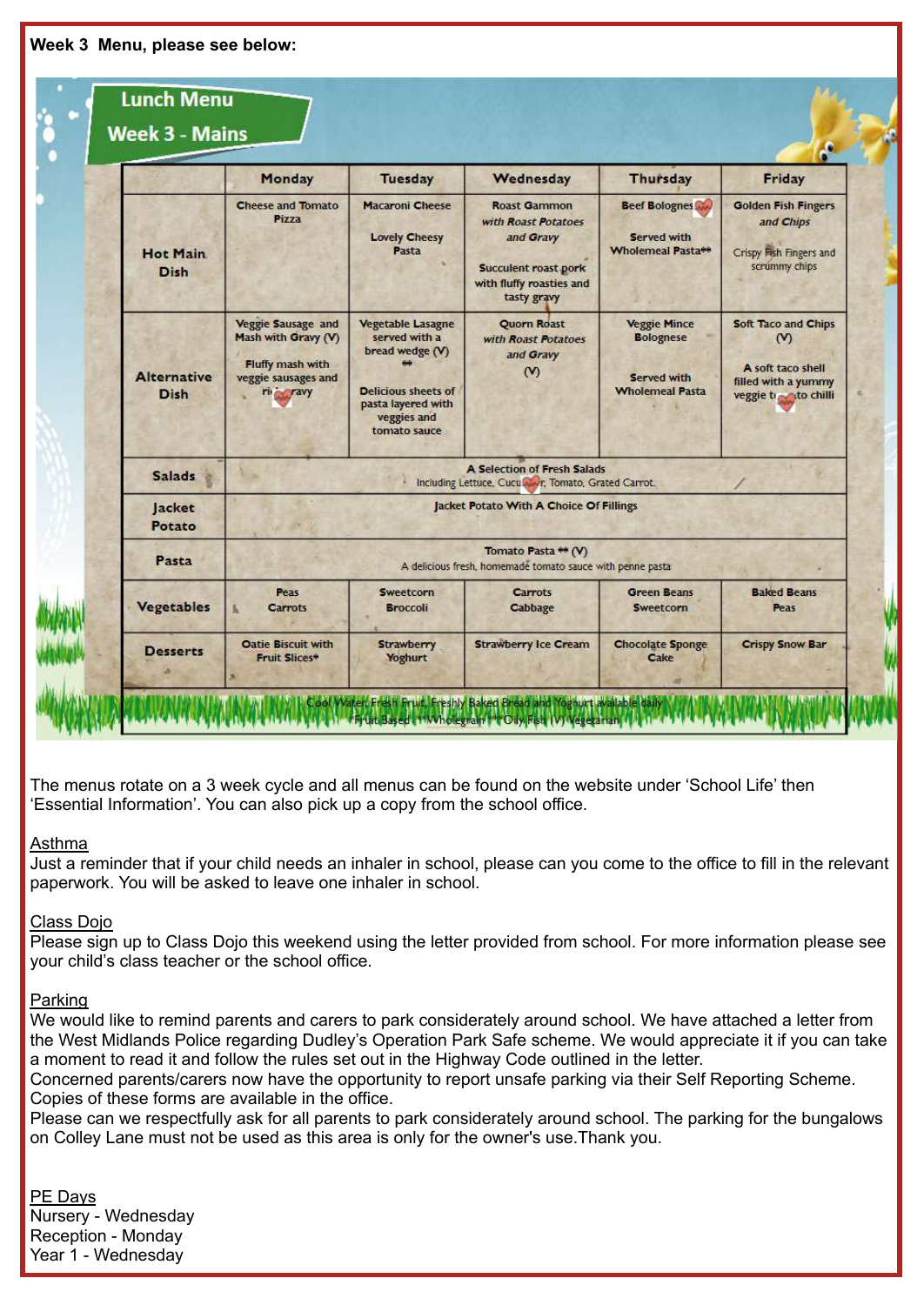Year 2 - Thursday Year 3 - Monday and Tuesday Year 4 - 4R & 4K Tuesday and Thursday, 4H - Tuesday and Wednesday

Year 5 - 5C & 5A Monday and Friday, 5W - Thursday and Friday

Year 6 - Wednesday and Friday

#### Walking to School

Well done to year 6 who have been awarded the most badges for February! The reward badges are unique and designed by the pupils themselves.

This week your child will be bringing home a competition entry form so they can take part in a fantastic competition.We would like children to design their own walk to school badge and be in with a chance to win some great resources for our school.

The 11 winning design will be turned into over 300,000 badges made from repurposed plastic.

This year's theme is Walk Through Time. If you could travel back in time, where would you go and what would you see? Wherever your walk through time takes you, draw it!

Entries need to be returned to school by **Monday 14th March.** Good luck everyone and have fun!

**Badge design competition 2022 WOW-the walk to school challenge WALK THROUGH TIME** 

**Attendance** 

### **Updated Guidance as of 24th February 2022**

There is no longer a legal requirement for people with coronavirus (COVID-19) infection to self-isolate, however if your child has a positive test result, the public health advice is for them to stay at home and avoid contact with other people.

The isolation period is still 5 full days. If your child tests negative with a lateral flow test on both day 5 and day 6 and they do not have a temperature, they can return to school immediately on day 6.

The first test must be taken no earlier than day 5 of the self-isolation period, and the second must be taken the following day. All test results should be [reported](https://www.gov.uk/report-covid19-result?utm_source=14%20January%202022%20C19&utm_medium=Daily%20Email%20C19&utm_campaign=DfE%20C19) to NHS Test and Trace.

If the result of either of their tests is positive, they should continue to self-isolate until they get negative results from two Lateral Flow tests on consecutive days or until they have completed 10 full days of self-isolation, whichever is earliest.

If your child is going to be absent from school for any reason please let us know as soon as possible by;

- Calling 01384 900450 and speaking to a member of staff or leaving a message.
- Sending an email to [attendance@colley.windsoracademytrust.org.uk](mailto:attendance@colley.windsoracademytrust.org.uk)
- Reporting their absence via the ParentMail App.

.

Please be aware you **must** report your child's absence **every day** that they are unable to attend school.

# What's been happening in school this week?

### **Nursery**

What a wonderful week it has been in Nursery. This week we have started our new topic on different occupations as well as enjoying Pancake Day and World Book Day!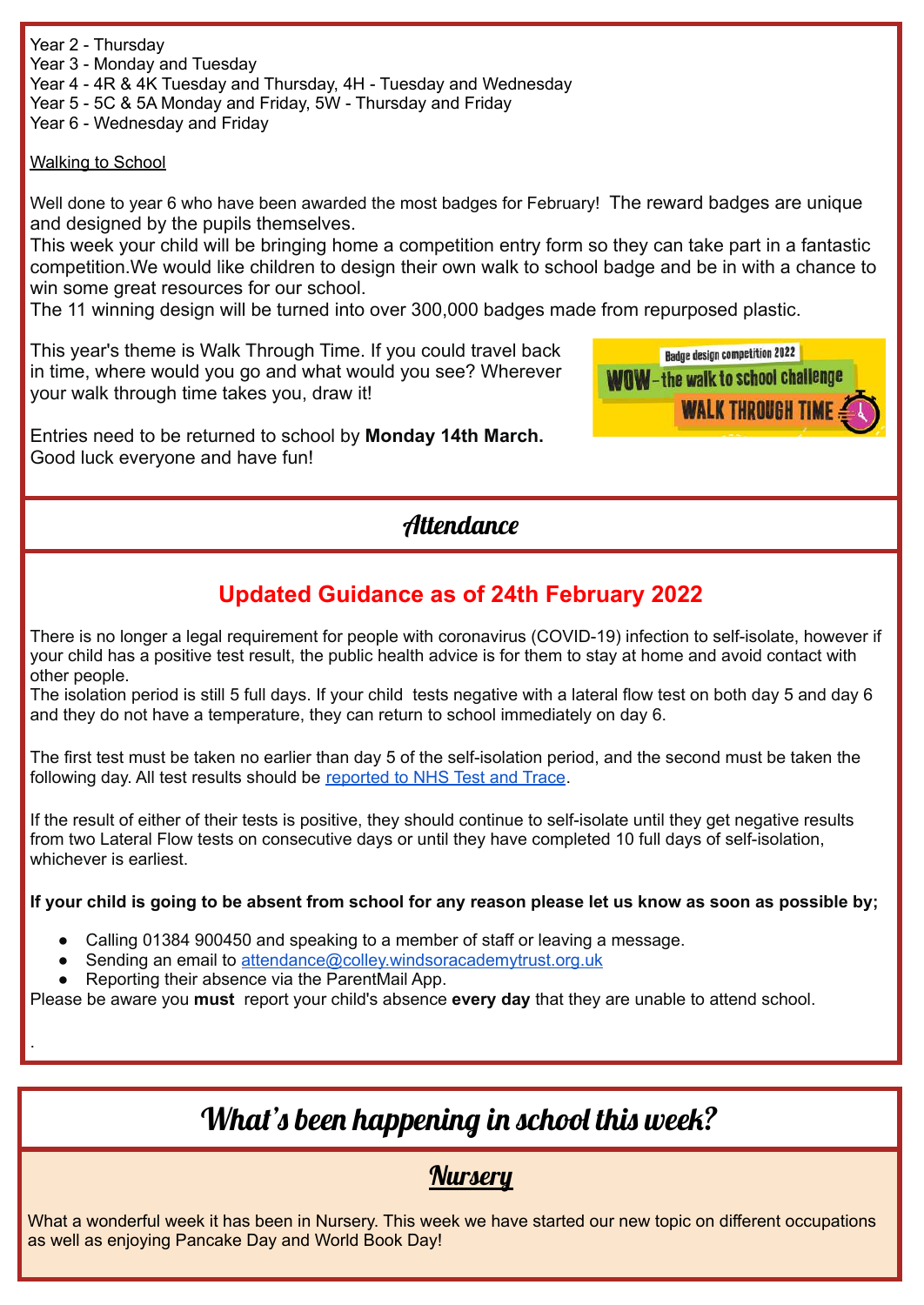To start our occupations topic we have spoken about the different jobs that people do and what equipment they might need. The children have been able to dress up in different occupation costumes and match different equipment to the correct job. On Tuesday, we had a fun day celebrating Pancake Day by decorating our own pancakes with different sauces and a choice of fruit and then eating them!

It was lovely to see so many wonderful costumes on Thursday for World Book Day. Well done to Hallie-Rae who was voted best costume for Nursery with her homemade Paddington costume. We had a wonderful day celebrating by sharing our favourite stories with our friends and even getting a special visit from Mr Scarth. Miss Roberts and Mrs Williams who read us a story.

In WCR this week we have started to learn about our new story. We have found out that there is a map in our story and through looking at pictures we noticed that there was a little girl following the map's trail. We then looked at some of the different animals we will meet in the story and different positional language. Next week we will find out what our new book is called.

In maths this week we have been looking at weight. The children have been introduced to the pan scales and we have been comparing the weight of different objects. We have introduced the new vocabulary heavy/light and heavier/lightest.

**Reception** 

We hope you all have a lovely weekend!

Reception children have had a busy first week back at school. They celebrated pancake day at Our Hive where they decorated and tasted pancakes with delicious fruit, took part in a cosmic yoga session and also did some lovely mindfulness colouring. Children were fantastic walking to and from Our Hive and also showed great focus and concentration at the different activity stations.

They have also celebrated World Book Day. The children had a fantastic day talking about their costumes, listening to stories, taking part in a book hunt and making their own books with a partner. Have a look on Class Dojo for some ideas for story time at home.

This week they have also started a new theme; occupations. They have been focusing on the roles of chefs, teachers, authors and opticians. Next week they will be talking about what they aspire to be when they are older. It would be great if you talked about different occupations at home to help.

## Year 1

It was great to see all the children back after the half term holiday, full of energy for another busy term ahead.

We began this term with a British Values day, focussing on individual liberty and talked about making decisions. We looked at a great book by Nick Sharratt called "You Choose." It includes great illustrations, encouraging the children to think about choices ranging from where they would like to travel, to what type of shoes to wear. It created lots of discussion!

We started a new history theme this week, The Great Fire of London and so began by reflecting on what the children could remember about our capital city, which they learnt about in our previous Geography theme. The children watched an animation on what life was like in London back in 1666 and compared it to modern day life.

In English, we are looking at character descriptions so we started with a quiz, to see how many characters, from books and TV we could recognise. The children were extremely knowledgeable but it was only the teachers that knew who Fred Flintstone was! We then sorted characters into goodies and baddies and who were our favourites. Unfortunately, the baddies were far more popular!

We had a brilliant time yesterday celebrating World Book Day. The children all looked fabulous in their costumes!



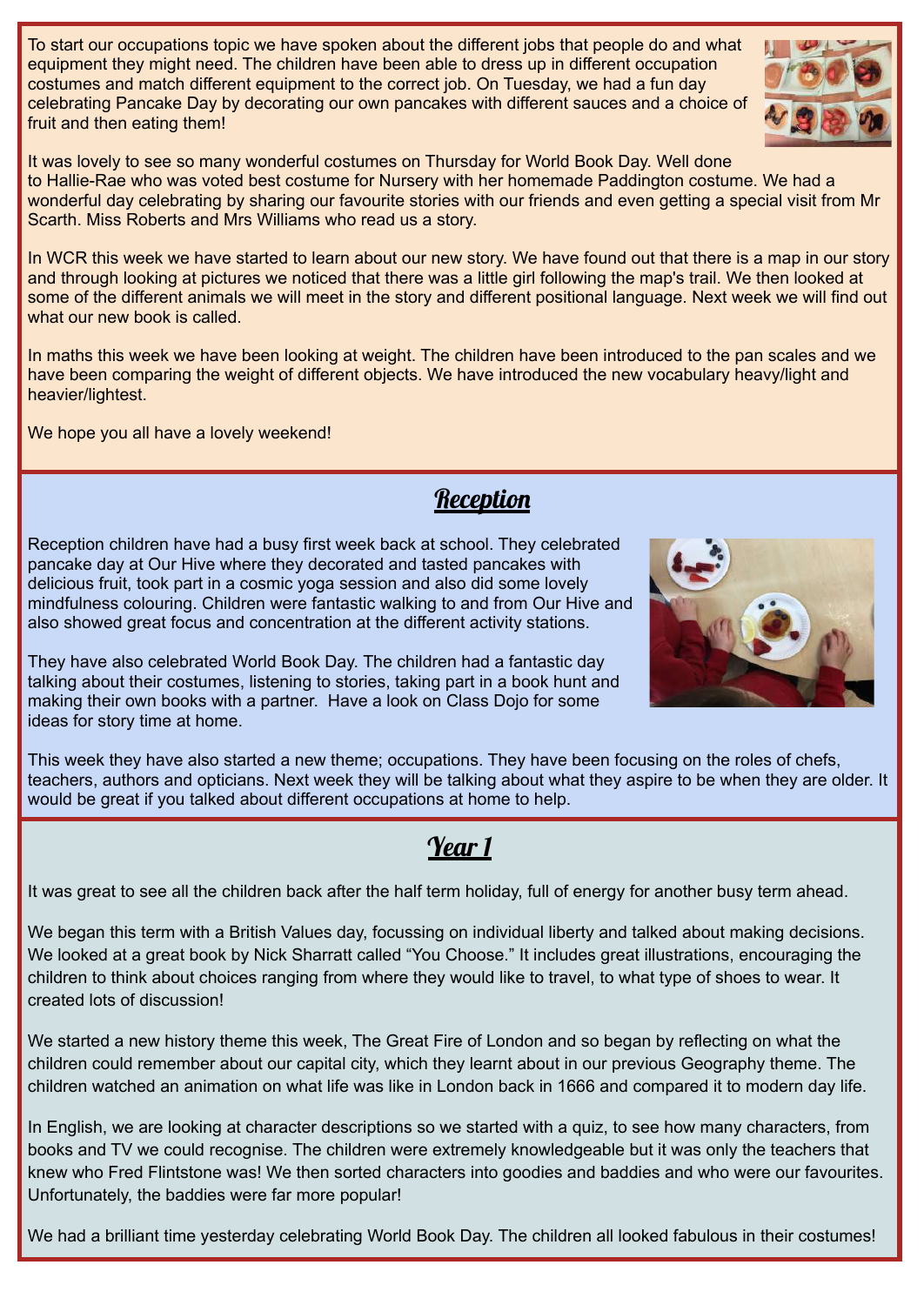We started the day with a parade around the school and it was so lovely to see all of the other staff and children in their different costumes. We then completed different activities including writing and drawing about who we were, completing a book scavenger hunt to find lots of different things in a range of books and of course we read lots of different stories. Two highlights from the day were the masked reader, where the children tried to guess the different teachers behind the masks (many of them already knew because of their sibling's teachers) and the teacher safari where Miss Etheridge and Miss Dreher from Year two came to read us some stories.

Have a lovely weekend!

## Year 2

The children have returned brilliantly after their half term break. We have been very impressed with their behaviour, attitude to learning and enthusiasm.

On Monday, we had a British Value's day centred around the value 'individual liberty'. We explored our feelings and we thought about what we are grateful for. We also discussed strategies for managing our emotions and helping us stay calm. We did mindful breathing with Mojo and then had fun doing some Cosmic yoga.



On Tuesday, we were lucky enough to have an author called Laurence Prestidge

come and visit us. He spoke about his books and even read an extract from one. The children found it very funny! It was great to see the children so enthusiastic to see a real author in school.



It was a real pleasure to see how excited the children were yesterday for World Book Day! They truly wowed us with their costumes and the children proudly showed them off during the whole school parade yesterday morning. Throughout the day, we had lots of exciting activities, such as; the masked reader and a reading safari, where Mrs Whiteley and Miss Hill came and shared a book in our classes.

In maths this week we have been using the column method to add 2 digit numbers when regrouping is required. The children showed their resilience with this, which helped them become unstuck. We will be practising this again next week and we will introduce column subtraction too!

Just a reminder, that on **Wednesday 9th March** we are holding the stunning start for our new theme. The children can come to school in their fancy frocks ready for our Titanic focus day. Please see the letter which was sent home for more details.



## Year 3

The children looked amazing on World Book Day dressed as such a wide range of book characters and with their favourite books. They have enjoyed replicating the front covers and writing as if they were the book! They turned lollipop sticks into characters and made book marks too. Listening to stories from 'The Masked Readers' and trying to guess who they were made it a really fun, book focused day. The staff looked a little different on Thursday too!

Lots of other learning and activities have been going on over the week. As you will have seen on dojo we were detectives and scientists investigating the parts of a flower as there was a crime scene outside involving abandoned daffodils! A great launch to our topic of 'Plants'.

We began a mini block of non chronological report writing in English. The children read and analysed non fiction text to identify features to help them to see how they could write a report. We are using our Science learning about 'Light and shadows' from Spring 1 to help us with facts and information.

In Theme we began to consider the qualities needed to be a good Monarch. The children worked collaboratively and communicated clearly when presenting their team thoughts and ideas. They are looking forward to learning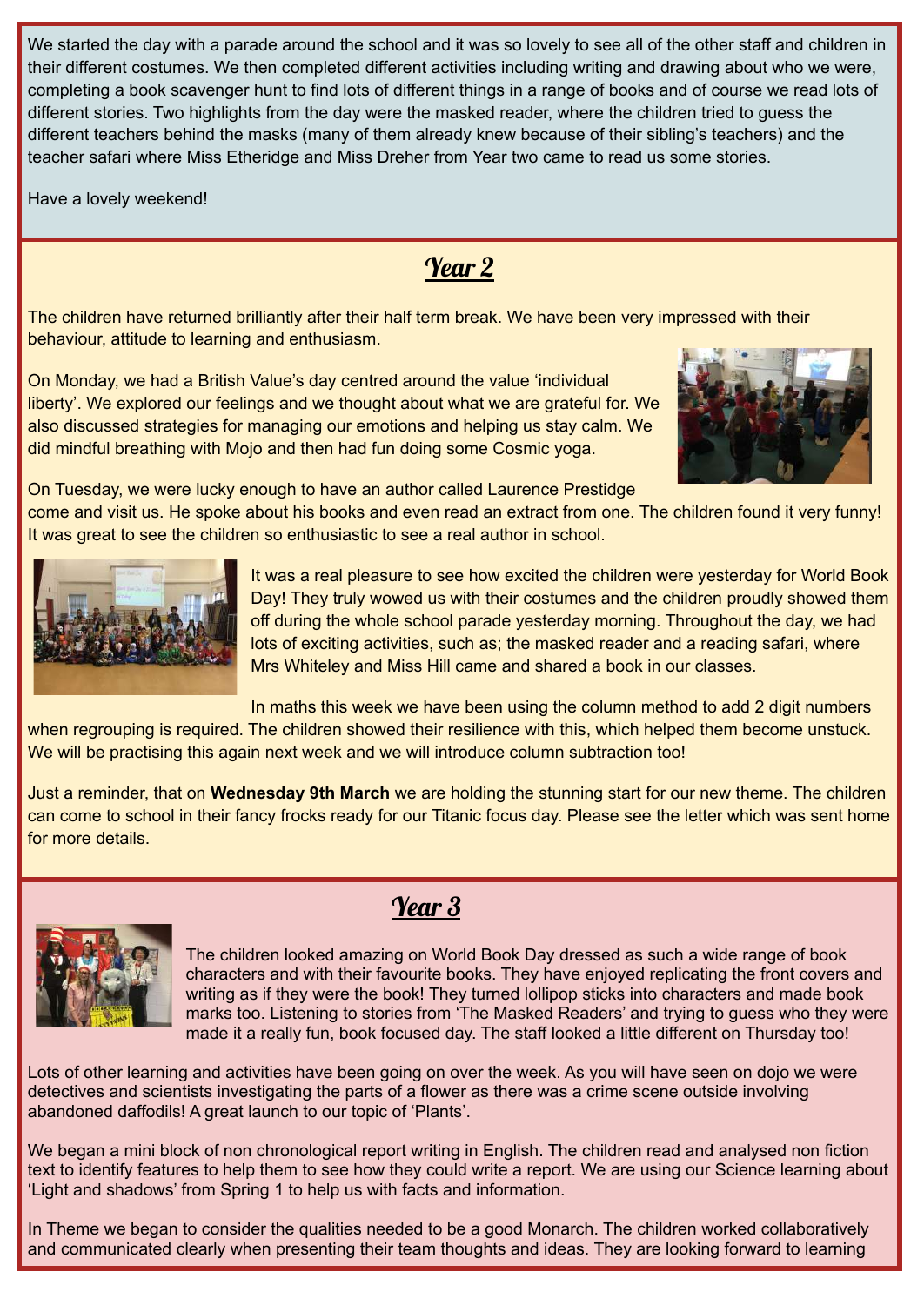about the Monarchs in the Tudor period; our new theme for Spring 2.

In WCR the children now know our new book is 'The Wind in The Willows'. They have been predicting plot from the front cover and thinking about the countryside and river settings ready to start reading the book.

We began the week with a focus on British values; reflecting on the values already covered and introducing 'individual liberty'. The children considered the freedom to be different and have different skills and how we can learn from each other.We made a class book based around the story of 'Giraffes can't dance'. Lots of story stimulus this week, a great week of reading and exploring.

### Year 4

Wow! What a jam packed week we had for this first week back! Where do I begin?

Firstly, we kicked off the week with making Viking shields on Monday as we have started our new history theme 'How did the Vikings and Anglo-Saxons make Britain a better place?' We learned that Viking shields were made from wood but had a metal boss in the middle. We also decorated illuminated letters which the Anglo-Saxons used in their writing.

Moving to Tuesday we went to a special assembly where Lawrence Prestidge told us all about where he generated ideas from for his stories. We were entertained by Lawrence reading a chapter of his book 'Terror at the Sweet shop'.

#### <https://www.lawrenceprestidge.com/>

On Wednesday, we went to Cradley library where we had an induction to the services that they provide. We read a variety of books and we were given books, arranged by the library, that the children took home on World Book Day. If your child is not a member of the library, please sign your child up either at the library or via the link below. Children are allowed 15 books at one time and if we go again the children will be able to take books home. Well done to all children who behaved very well!

[http://prism.librarymanagementcloud.co.uk/dudley/join?\\_ga=2.24360250.141388533.1646324548-2073112078.16](http://prism.librarymanagementcloud.co.uk/dudley/join?_ga=2.24360250.141388533.1646324548-2073112078.1646324548&_gl=1*k28mmx*_ga*MjA3MzExMjA3OC4xNjQ2MzI0NTQ4*_ga_P1YQPDWW3T*MTY0NjMyNDU0OC4xLjEuMTY0NjMyNDU1OC4w) [46324548&\\_gl=1\\*k28mmx\\*\\_ga\\*MjA3MzExMjA3OC4xNjQ2MzI0NTQ4\\*\\_ga\\_P1YQPDWW3T\\*MTY0NjMyNDU0OC](http://prism.librarymanagementcloud.co.uk/dudley/join?_ga=2.24360250.141388533.1646324548-2073112078.1646324548&_gl=1*k28mmx*_ga*MjA3MzExMjA3OC4xNjQ2MzI0NTQ4*_ga_P1YQPDWW3T*MTY0NjMyNDU0OC4xLjEuMTY0NjMyNDU1OC4w) [4xLjEuMTY0NjMyNDU1OC4w](http://prism.librarymanagementcloud.co.uk/dudley/join?_ga=2.24360250.141388533.1646324548-2073112078.1646324548&_gl=1*k28mmx*_ga*MjA3MzExMjA3OC4xNjQ2MzI0NTQ4*_ga_P1YQPDWW3T*MTY0NjMyNDU0OC4xLjEuMTY0NjMyNDU1OC4w)

On Thursday, we celebrated World Book Day by dressing as characters from books. Children took part in a parade around school, heard a story read to them by another teacher, guessed which teachers were behind the mask in 'The Masked Reader' and they went to special assembly to see who won the best dressed character!

I think we all need a well-earned rest this weekend after such a busy week! Well done Year 4 you have had a fantastic start to the term!





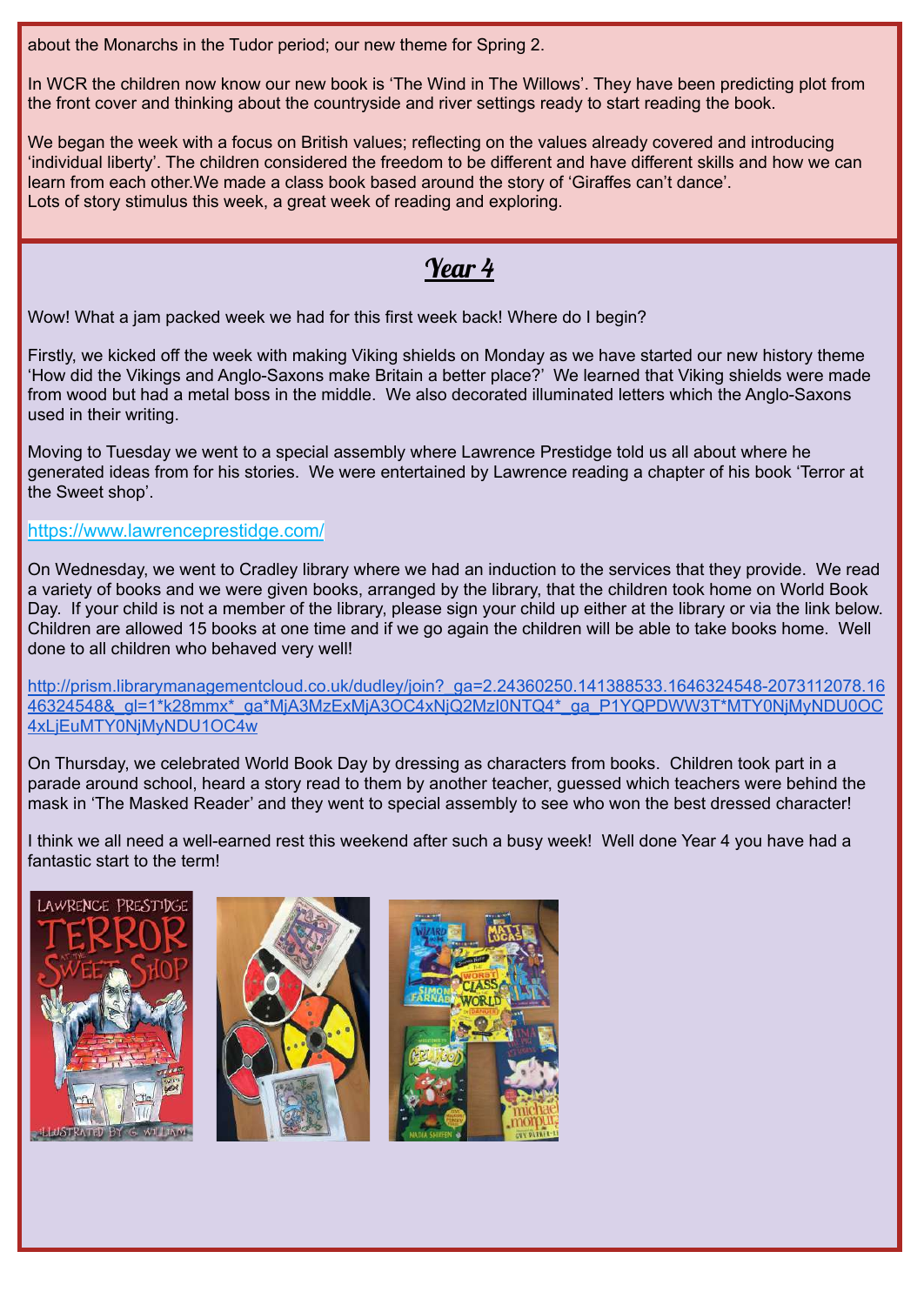### Year 5

We've enjoyed our first week back, especially with a massive focus on reading! This started on Tuesday with a visit and special assembly by the author: Lawrence Prestidge. Children were fascinated by the experience of meeting somebody who makes a living writing stories - how amazing that must be! The love of reading continued on World Book Day. We were very impressed with the range of costumes and characters we had as well as the conversations about the 'love of reading' held by each class. We all understand the importance of reading in and out of school.

During our SMSC focus day, we explore the Rule of Law. We discovered that all people are subject to and accountable to law that is fairly applied and enforced - we explored different scenarios where fairness might not have been applied and how that would make somebody feel being on the receiving end of this.

We've started our new ASPIRE theme project - The Romans. From the initial reaction to our 'Stunning Start' we can already sense the excitement and eagerness to learn about this iconic period in history. Children used their iPads to conduct a flyover of The Colosseum and The Pantheon. It was so interesting and gave children a different aspect compared to photos. Following this, children researched Roman shield designs before creating their own and uploading their completed design to our new Historical Detectives Google Classroom. This theme block will be based on iPads.

In science, we started a new topic - Living Things. We explored and explained the life cycles of amphibians and insects, using vocabulary such as 'metamorphosis' to describe the changes butterflies and frogs go through.

#### **Home tasks:**

to start this half term!

- Home reading to be completed regularly and recorded in reading records.
- Practise of weekly spellings.
- Check that iPads are charged each day, ready for lessons.

### Year 6

What a busy yet exciting first week back we have had to our Spring 2 term! The highlight of this week has definitely been World Book Day - the costumes were absolutely fantastic and the children bought the day to life with all their energy and enthusiasm towards reading. Throughout the day, the children participated in a range of activities including a school parade, a Masked Reader challenge, designing graphic novels and even creating their own book characters. The day was full of fun and laughter; what a great way

On Tuesday, we had a visit from the author Lawrence Prestidge. He held an assembly for the children explaining about his new work and outlining what life is like as an author. The children loved listening to an extract from one of his books 'Terror at the Sweetshop' and asked really fantastic questions during the Q&A session. It was such a great opportunity for the children and they really enjoyed it.



In other lessons this week, we began our new topic in Science about the human circulatory system. This is a topic that always goes down well with the children, as they begin to explore the heart, lungs and organs in the human body. The children explored the relationship between the lungs, heart and circulatory system (arteries and veins) as will be deepening their understanding of this over the coming weeks. Make sure to ask the children about this!

Also, a short message regarding our upcoming trip to Cadbury World on the 5th of April. No payment is required yet for the trip but we request that the consent form is completed as soon as possible please. We are aware that this trip falls during Ramadan this year and we wanted to reassure parents that the trip is for educational purposes, not just eating chocolate! The Maya (our new theme topic) were responsible for bringing cocoa into the modern world and we have a workshop planned and an educational talk for this. There will be a tour of Cadbury World, however at no point will the children be expected to eat chocolate. I hope this clarifies any reservations parents may have regarding this trip.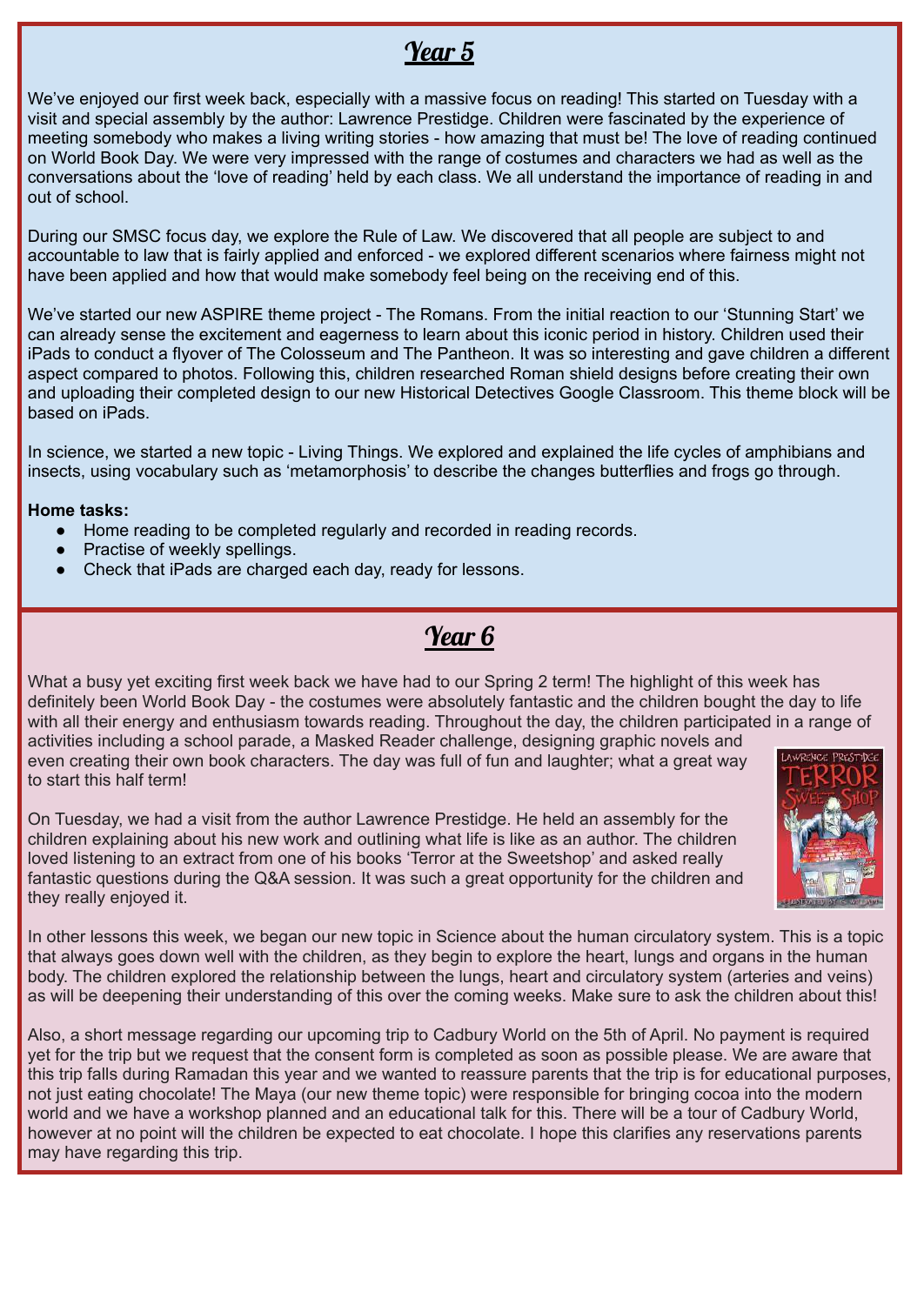# Other News

#### Netflix Age Ratings

You will be aware that Netflix is hugely popular across all ages but there have been concerns in relation to age ratings and the type of content that is recommended to viewers. Like many other services, Netflix uses algorithms to determine what you might like to watch based on viewing history, what you have liked etc.

Since last year, Netflix has been working with the BBFC and 100% of the content on Netflix is now age-rated to BBFC classification standards. It is the first UK streaming service to accomplish this.

Here is a guide on how to set up a child account and choose maturity ratings. [Parental](https://help.netflix.com/en/node/264) controls on Netflix

#### Colley Lane Website

If you haven't already, please take the time to look at our new website at <https://www.colley.dudley.sch.uk/> You will be able to find all the information that you need about our school including key information, news and dates and parent information.

#### Audio Books

Audio books are a fantastic way to engage readers and offer a perfect opportunity to enjoy sharing a book with your son or daughter at home. Sooper Books very kindly donated their entire library of audio books for children to enjoy at school so we will be enjoying these in our lessons. If you wish to dip into a sample of these books at home, please access them via our school website on the following link:

<https://www.colleylaneprimary.org.uk/teaching-and-learning/reading-at-home/>

Here you will find a range of award-winning fairy tales, bedtime stories, fables and poems. Some of the titles are samples and there a few stories which are free to access all of the time.

We would like to thank Sooper Books for their generous donation. If you would like to sign up for a membership to Sooper Books from home, they are currently offering a 1 week free trial or a £3.00 monthly subscription

# Pupil Achievements

This week's Hot Chocolate Friday children:

|            |           |           |           |              |           |        |       | H      |
|------------|-----------|-----------|-----------|--------------|-----------|--------|-------|--------|
| <b>RDW</b> | <b>RY</b> | <b>1N</b> | 1MS       | 2D           | 2E        | 3H     | 3W    |        |
| Harper     | Joshua    | Amelia    | Jake      | Olivia       | Lily      | Sumaia | Ellie |        |
|            |           |           |           |              |           |        |       |        |
| 4R         | 4K        | 4H        | <b>5W</b> | 5C           | <b>5A</b> | 6H     | 60    | 6S     |
| Alishbah   | Hidayah   | Lukas     | Eleanor   | <b>Bella</b> | Olivia    | Ryan   | Alfie | Lauren |



Well done to Beau Hicklin in 2E who played in a football tournament with his football team super strikers. His team won and Beau scored 6 goals! He received a medal for his participation and also got to take home the tournament trophy. That's great news Beau!

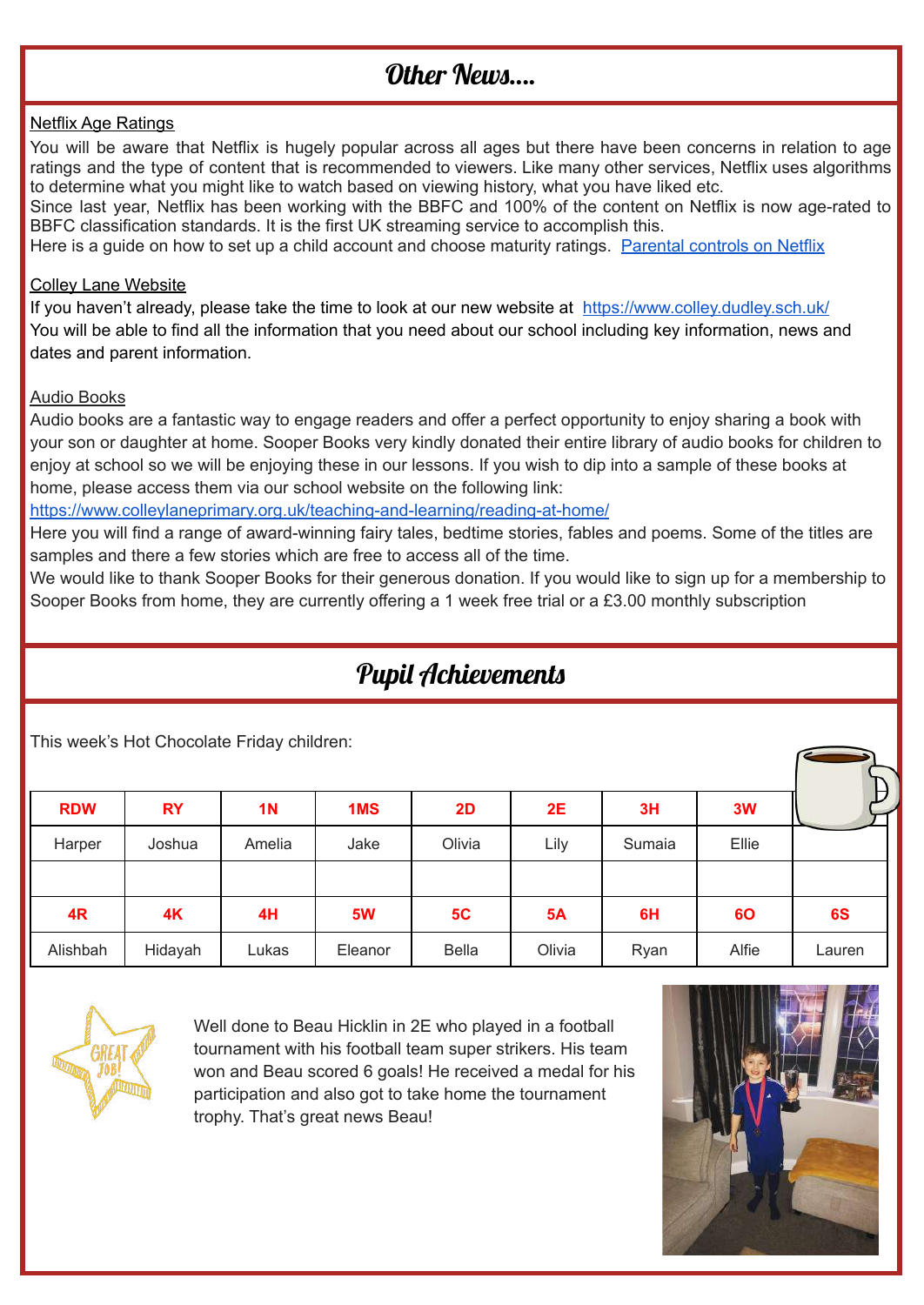

Well done to Louie and Joshua Whilby in Reception who appeared in The Halesowen News with their fantastic costumes for World Book Day yesterday - You both looked great boys!



Please email achievements to [info@colley.windsoracademytrust.org.uk](mailto:info@colley.windsoracademytrust.org.uk)

#### WORLD Book Day was back in full swing this year.

After two years of coronavirus lockdowns, the day has been celebrated in schools across the Dudley borough today.

Here are some of our favourite images of some of the best character costumes donned by little ones for World Book Day.

### The Kindness Corner

#### **Black Country Food Bank**



The collection box for Black Country Food Bank is now in the school foyer where donations can be brought in at any time throughout the school year.

If you are able to donate any non-perishable food items please bring these along to the school office where we will collect them before donating them to help our local food bank and community. Take a look at the amazing work they do by visiting their website at <https://www.blackcountryfoodbank.org.uk/>

#### **Action for Happiness**

|                                                                 | <b>MONDAY</b>                                                                | <b>TUESDAY</b>                                                                            | WEDNESDAY                                                                        | <b>THURSDAY</b>                                                             | <b>FRIDAY</b>                                                                      | <b>SATURDAY</b>                                                                | <b>SUNDAY</b>                                                                 |  |
|-----------------------------------------------------------------|------------------------------------------------------------------------------|-------------------------------------------------------------------------------------------|----------------------------------------------------------------------------------|-----------------------------------------------------------------------------|------------------------------------------------------------------------------------|--------------------------------------------------------------------------------|-------------------------------------------------------------------------------|--|
|                                                                 |                                                                              | Set an<br>intention to live<br>with awareness<br>and kindness                             | <b>Notice three</b><br>things you find<br>beautiful in the<br>outside world      | <b>Start today</b><br>by appreciating<br>your body and<br>that you're alive | Notice how<br>you speak to<br>yourself and<br>choose to use<br>kind words          | <b>Bring to</b><br>mind people<br>you care about<br>and send love<br>to them   | <b>Have a</b><br>'no plans' day<br>and notice how<br>that feels               |  |
| Mindful March 2022                                              | <b>Take three</b><br>calm breaths at<br>regular intervals<br>during your day | Eat<br>mindfully.<br><b>Appreciate the</b><br>taste, texture<br>and smell of<br>your food | Take a full<br>breath in and<br>out before you<br>reply to others                | <b>Get outside and</b><br>notice how the<br>weather feels<br>on your face   | 11<br>Stay fully<br>present while<br>drinking your<br>cup of tea<br>or coffee      | 12<br>Listen deeply<br>to someone and<br>really hear what<br>they are saying   | 13<br>Pause to<br>watch the sky or<br>clouds for a few<br>minutes today       |  |
|                                                                 | 14.<br><b>Find ways</b><br>to enjoy any<br>chores or tasks<br>that you do    | <b>15</b><br>Stop, Breathe.<br><b>Notice, Repeat</b><br>regularly                         | Get really<br>absorbed with<br>an interesting or<br>creative activity            | Look around<br>and spot three<br>things you<br>find unusual<br>or pleasant  | 18<br>If you find<br>yourself rushing.<br>make an effort<br>to slow down           | 19<br><b>Appreciate</b><br>nature around<br>you, wherever<br>you are           | Focus on<br>what makes<br>you and others<br>happy today<br>dayafhappiness.net |  |
|                                                                 | 21<br>Listen to a<br>piece of music<br>without doing<br>anything else        | <b>Notice</b><br>something that<br>is going well.<br>even if today<br>feels difficult     | 23<br>Tune into your<br>feelings, without<br>judging or trying<br>to change them | Appreciate your<br>hands and all<br>the things they<br>enable you to do     | 25<br><b>Focus your</b><br>attention on the<br>good things you<br>take for granted | 26 <sub>1</sub><br>Choose to<br>spend less time<br>looking at<br>screens today | 27<br>Cultivate<br>a feeling of<br>loving-kindness<br>towards others<br>today |  |
| $\mathcal{Q}$                                                   | Notice when<br>vou're tired and<br>take a break as<br>soon as possible       | 29<br>Choose a<br>different route<br>today and see<br>what you notice                     | 30.<br><b>Mentally scan</b><br>your body and<br>notice what it<br>is feeling     | 31<br><b>Discover</b><br>the joy in the<br>simple things<br>of life         |                                                                                    |                                                                                |                                                                               |  |
| O<br><b>ACTION FOR HAPPINESS</b><br>Happier · Kinder · Together |                                                                              |                                                                                           |                                                                                  |                                                                             |                                                                                    |                                                                                |                                                                               |  |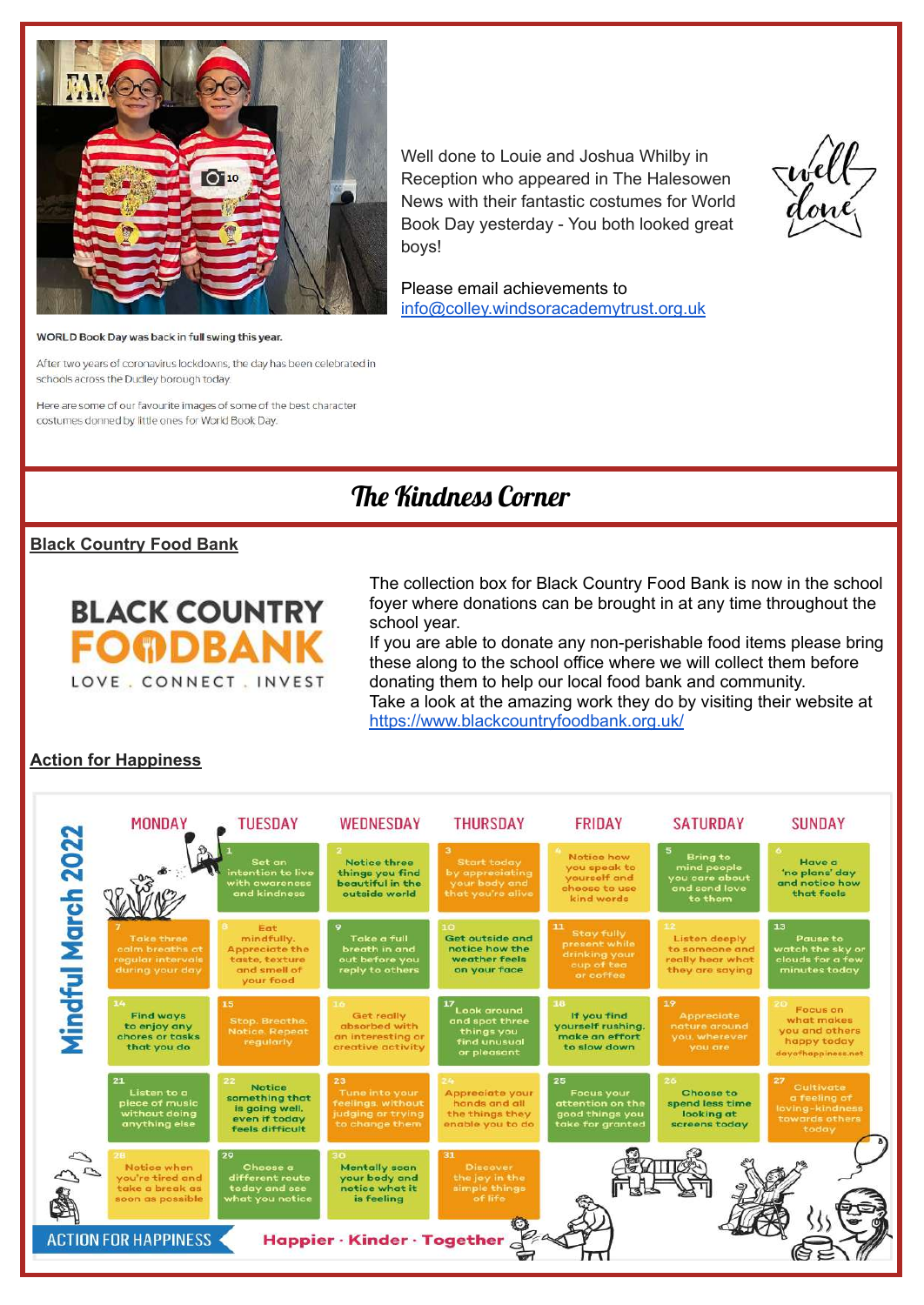### Diary Dates

#### **Easter Holidays**

Monday 11<sup>th</sup> April 2022 to Friday 22<sup>nd</sup> April 2022

Return to school Monday 25<sup>th</sup> April 2022

#### **Summer Half Term**

Monday 30th May 2022 to Friday 3<sup>rd</sup> June 2022

Return to school on Monday 6<sup>th</sup> June 2022

#### **Summer Holidays**

Monday 25<sup>th</sup> July 2022 to Friday 2<sup>nd</sup> Sept 2022

Return to school on Monday 5<sup>th</sup> September 2022

#### **Bank Holidays**

New Year - Monday 3<sup>rd</sup> January 2022

May Day – Monday  $2<sup>nd</sup>$  May 2022

Inset days to be confirmed

### Sports Clubs

Colley Lane Sports Club News

A great start to clubs this half term with new faces at lots of clubs, chance for the reception child to join their first clubs and new sports on offer. There are still places available at sports clubs other than dance so come along and try something new. This half term will see us going to plenty of competitions and festivals, if you want the chance to represent the school come and join in.

The price of clubs is £1 per club to a maximum of £3 regardless of how many clubs attended per week (this doesn't include JSB clubs.)

Unless your child has PE on the same day as a club they must come in school uniform and bring their kit to change into. If they are participating in a club before school they can come in their kit and bring their uniform to change into if they don't have PE that day, this also applies to the JSB club.

| <b>Sports Clubs</b> |                                       |       |                                                         |                |  |  |  |  |
|---------------------|---------------------------------------|-------|---------------------------------------------------------|----------------|--|--|--|--|
|                     | <b>Before school (Start time)</b>     | Cost  | After school (Finish time)                              | Cost           |  |  |  |  |
| Monday              | Y4, Y5 and Y6 Cross Country<br>(8.00) | £1.00 | Y3 & Y4 Multi Sports (4.15)<br>YR, YI & Y2 Multi Skills | £1.00<br>E3.00 |  |  |  |  |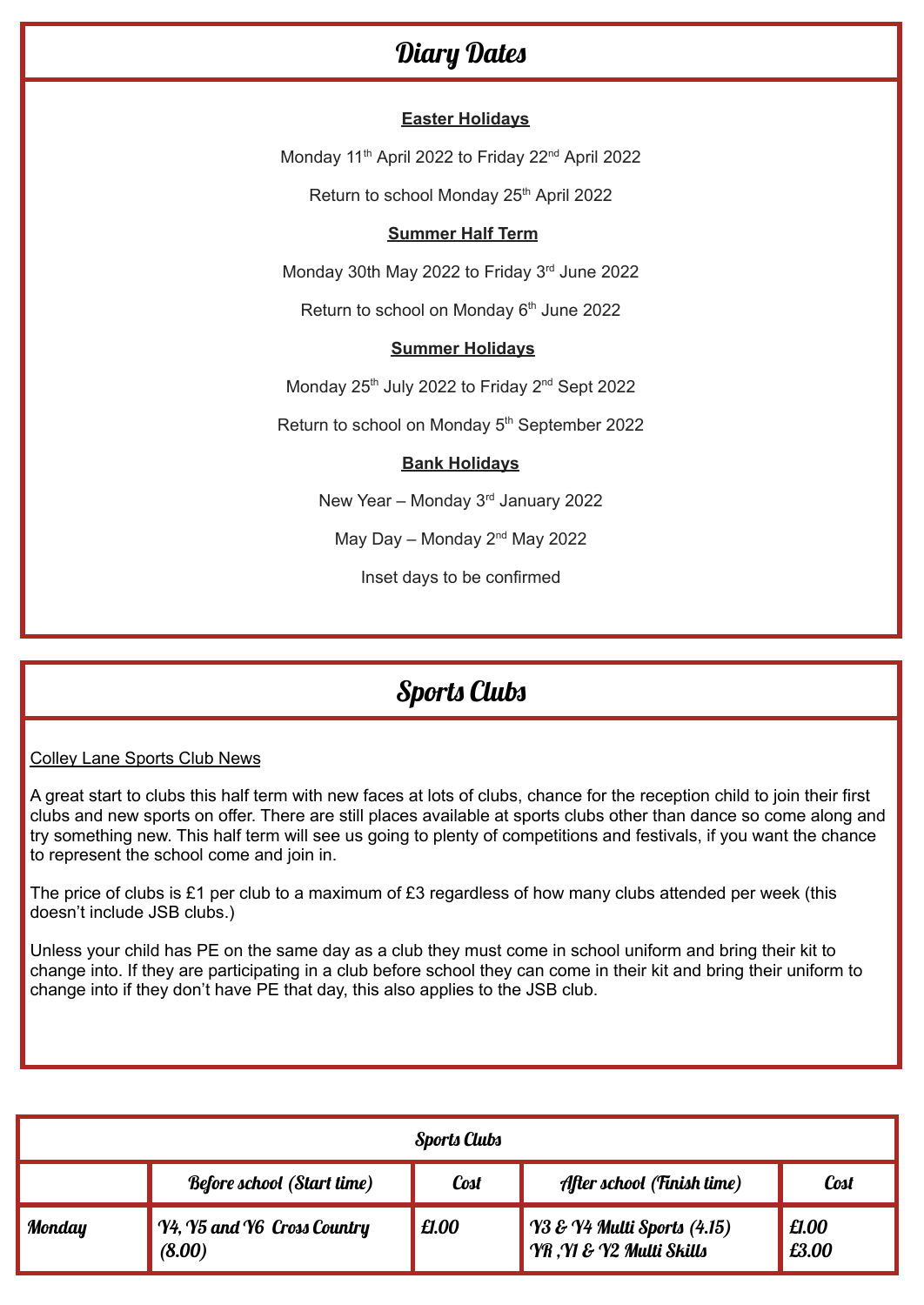|                 |                                                          |       | $(4.30)*$ JSB                                 |                |
|-----------------|----------------------------------------------------------|-------|-----------------------------------------------|----------------|
|                 |                                                          | £1.00 | <b>Y5 &amp; Y6 Netball (4.15)</b>             | £1.00          |
| Tuesday         | <b>Y3, Y4 and Y5 Tri Golf (8.10)</b>                     |       | <b>Y3, Y4 and Y6 Dance (4.15)</b>             | £1.00          |
|                 |                                                          |       | Y5 & Y6 Football (4.30)* JSB                  | £3.00          |
|                 | Y5 & Y6 Football (8.00)* JSB                             | £2.00 | <b>Y5 &amp; Y6 Basketball (4.15)</b>          | £1.00<br>£3.00 |
| Wednesday       | Y3 & Y4 Football (8.00)* JSB                             | £2.00 | Y3 & Y4 Dodgeball (4.30) * JSB                |                |
|                 | Y4, Y5 & Y6 Sportshall Athletics                         | £1.00 | <b>Y5 &amp; Y6 Rounders (4.15)</b>            | £1.00          |
|                 |                                                          |       | <b>Y3 &amp; Y4 Choir</b> (4.15)               | £1.00          |
| <b>Thursday</b> | (8.10)                                                   |       | Y1 & Y2 Football (4.30)* JSB                  | £3.00          |
|                 |                                                          |       | <b>Y3 &amp; Y4 Football (4.30) * JSB</b>      | £3.00          |
|                 |                                                          | £2.00 | Y5 & Y6 Girls Football (4.30)                 | £1.00          |
| Friday          | <b>YR, Y1 &amp; Y2 Football (8.00)</b><br>$*$ <i>JSB</i> |       | Y5 & 6 Squad Football - Invite<br>Only (4.30) | £1.00          |
|                 |                                                          |       | Y5 & Y6 Dodgeball (4.30) * JSB                | £3.00          |

# Free School Meals

If your child is in Reception, years one or two, you will automatically be entitled for free meals under the new 'Universal Infant Free School Meals' criteria.

However if you do meet the criteria listed below then you will need to submit an online claim in order for your child's school to receive Pupil Premium funding.

Your child may be able to get free school meals if you get any of the following:

- Income Support
- Income-based Jobseekers Allowance
- Income-related Employment and Support Allowance
- Support under Part VI of the Immigration and Asylum Act 1999
- The guaranteed element of State Pension Credit
- Child Tax Credit (provided you're not also entitled to Working Tax Credit and have an annual gross income of no more than £16,190)
- Working Tax Credit Run-on paid for 4 weeks after you stop qualifying for Working Tax Credit
- Universal Credit (you must have less than £616.67 a month net earned income (after tax and not including any benefits)

Children who receive a qualifying benefit in their own right are also allowed to receive free school meals. Children under the compulsory school age who are in full time education may also be entitled to receive free school meals.

Infant free school meals in England